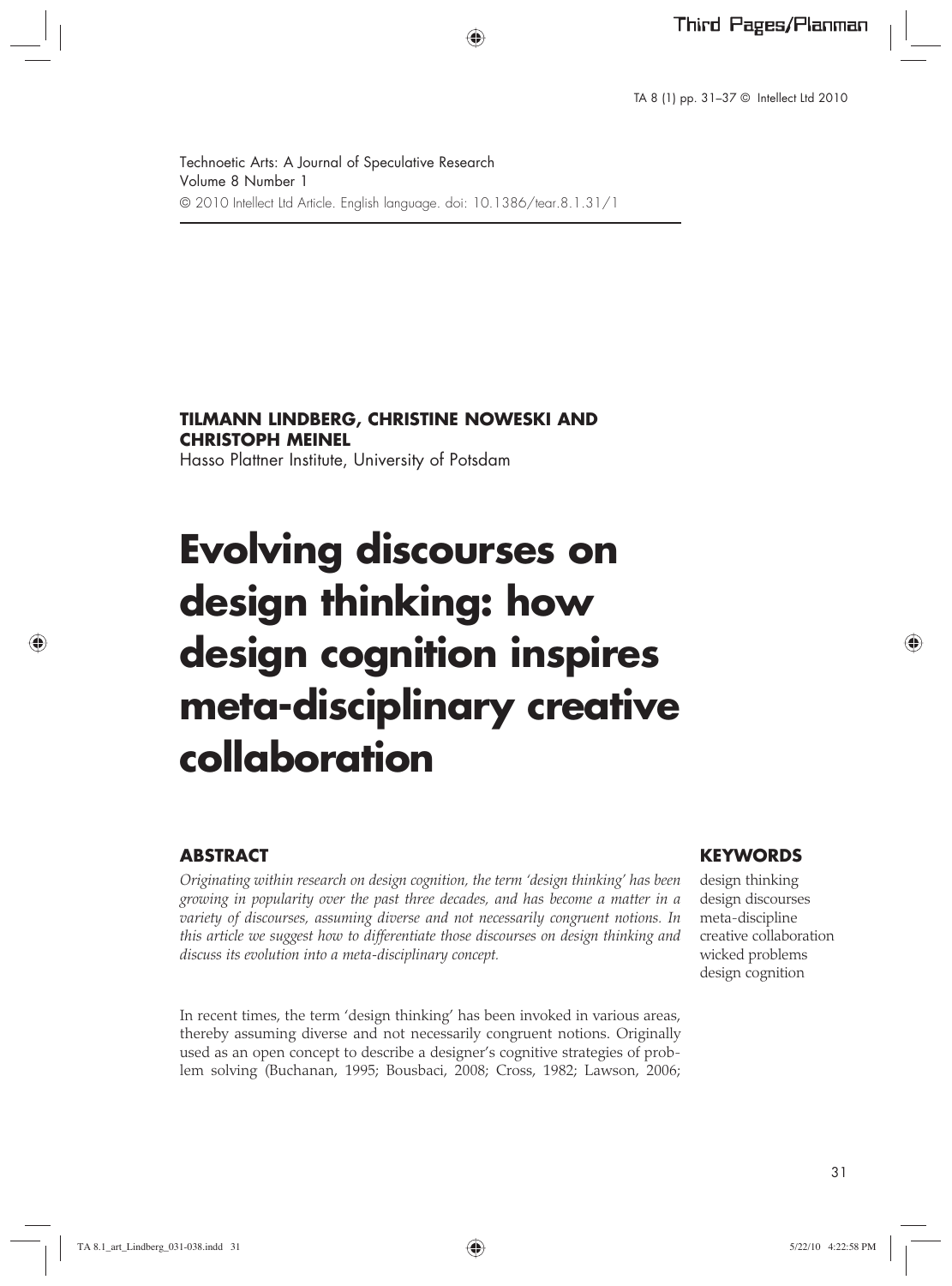Nagai & Noguchi, 2003; Papantonopoulos, 2004; Rowe, 1987), design agencies such as IDEO and Frog Design now promote working methods thus labelled, advancing innovation in large-scale companies like Procter & Gamble or SAP with 'design thinking' approaches (Brown, 2008; Grots & Pratschke, 2009). Meanwhile, the concept of design thinking has also found its way into academic curricula well beyond traditional design programs, for example at the Rotman School of Management (Toronto) in the context of an MBA education and at the d.Schools in Stanford and Potsdam, which offer design thinking education intended specifically for non-designers (Dunne & Martin, 2006; Plattner et al., 2009).

As the term 'design thinking' is invoked in many different contexts, questions as to what kind of concepts are related to it and what purposes are linked to it appear time and again. In what follows, we address both questions by analysing the interrelations among design thinking discourses and outlining how their focal points have shifted over time.

#### **DESCRIPTIVE–ANALYTICAL DESIGN THINKING: ASSESSING COGNITIVE STRATEGIES FACTUALLY DEPLOYED BY DESIGNERS**

In the last 200 years, 'design' has evolved from a self-contained concept pointing to the development of products – from blueprint to embodiment – to an open and complex concept referring to the gateways between all domains of communicative and social action (Meier, 2001). Along with this development, the term 'design' suffers increasingly from an inflationary use, paralleled by diverging conceptions of design. Thus, the term has acquired striking ambiguities jeopardizing the precision that any scientific or other discourse demands.

Different schools of design research have tried to develop standardized theoretical frameworks. However, thus far all attempts to establish them across different schools and communities have failed. According to Cross (2007, p. 45), one can, nevertheless, differentiate between two groups of attempts: positivistic and constructivistic. Positivistic approaches look at factual design projects, trying to work out categories or category systems that help to organize design problems and processes. Constructivistic approaches, on the other hand, do not aim to describe a finite number of categories or dimensions on which to map design projects. In fact, they consider such an attempt as being 'beside the point'. Design challenges are construed as 'wicked problems' – a concept introduced by Rittel (1972). Often, design challenges are too complex and diffuse to be analysed on any fixed and finite set of dimensions (Buchanan, 1995; Lawson, 2006).

With research questions that are central to the constructivistic tradition as characterized above, Cross (1982; 1996; 2001) and Lawson (2006) have studied how designers factually approach problems and develop solutions, thus entertaining an empirical, descriptive approach. While the authors originally focused on domains such as architecture, urban planning and industrial design, their investigations have opened out into a broader discourse on cognitive strategies deployed to acquire, condensate and creatively transform pieces of knowledge within design processes (Nagai & Noguchi, 2003; Papantonopoulos, 2004; Rowe, 1987). Cross, Lawson and their colleagues face the challenge of observing, describing and analysing intuitive behaviours that designers themselves find difficult to describe. Nonetheless, recurring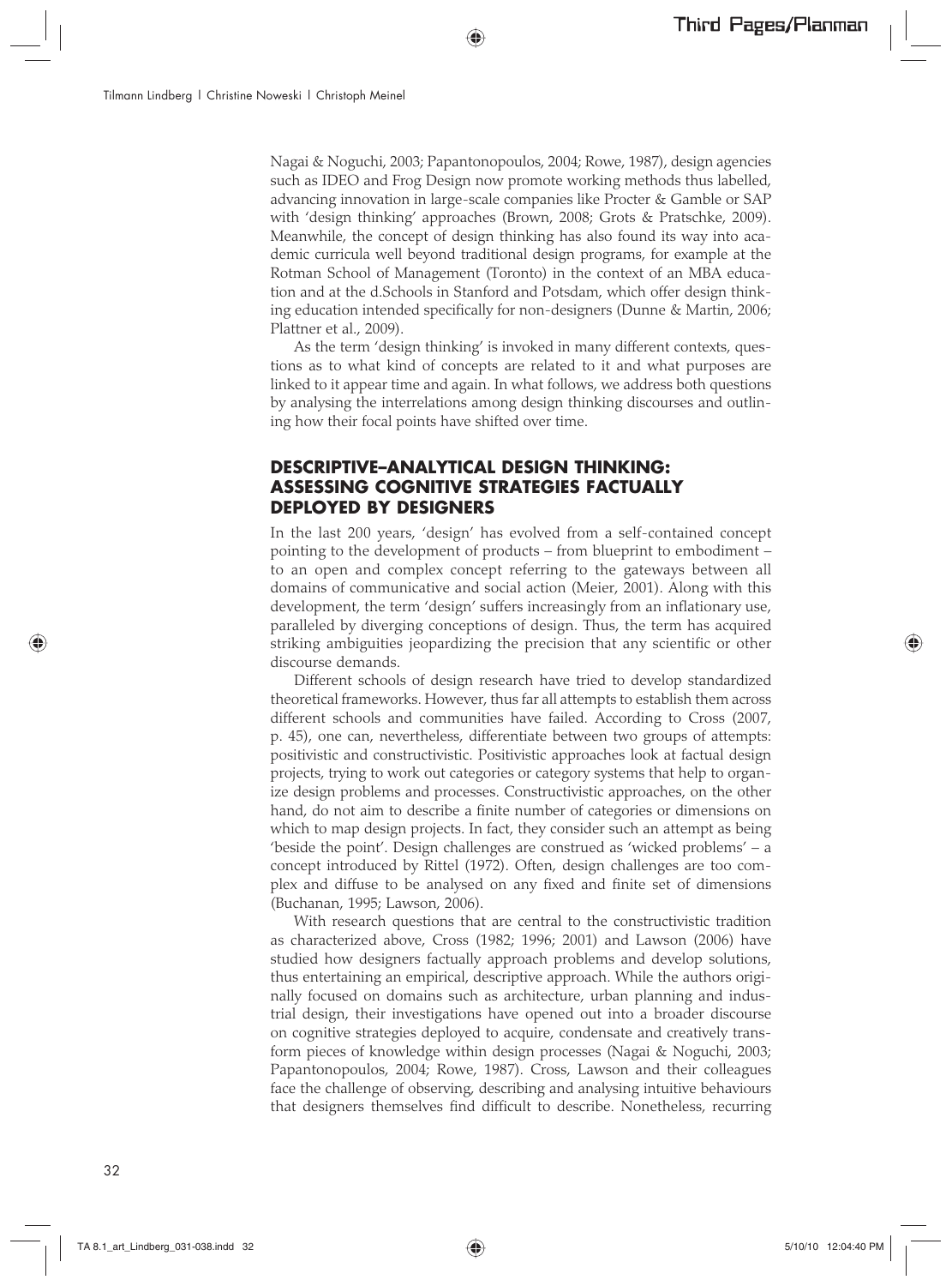strategies have been identified in the design process as empirically observed, such as the following:

- 1. Illumination of the problem space: In their exploration of a problem space, designers apply an intuitive (not fully verbalized) understanding, mainly by considering exemplary user cases or scenarios – as opposed to formulating general hypotheses or theories regarding the problem.
- 2. Illumination of the solution space: Designers explore equally a great number of alternative ideas; thus, their method matches the open and multidimensional character of the challenge itself.
- 3. Iterative alignment of spaces: In frequent iterations, ideas are transformed into tangible representatives (prototypes). These representatives facilitate communication not only within the design team, but also with users or employers. Thus, designers keep in touch with the problem-relevant environment.

While the first strategy creates anchor points in complex problem spaces, the second helps to be as exhaustive as possible in the exploration of the solution space. The third strategy enables a close and frequent exchange between the ideation sphere and reference groups of designers. All three strategies describe how designers link diverse fields of knowledge, which is often considered the crux of innovation, and, more generally, how designers tackle the complexity of 'wicked problems'.

#### **NORMATIVE DESIGN THINKING: FORMULATION OF GUIDELINES FOR DESIGN PROJECTS**

The results of the descriptive–analytical design thinking discourse – a description of what (successful) designers seem to be doing – also lend themselves to a normative interpretation. It is not only the case that designers factually proceed in this way and are successful. Rather, they are successful *because* they proceed in this way. If other groups also want to be successful in design, they *ought* to apply these same strategies. Thus, the strategies described above may be re-interpreted as design guidelines. This is precisely what happened, mainly in the 1990s and 2000s. Next to a descriptive outlook, a normative approach became more and more popular. In the same vein, pragmatic issues received more attention than they had before. Process proposals were being distributed and tried, concrete working methods were being devised and an attempt at teaching values was made (e.g., 'Encourage wild ideas!', 'Defer judgement!').

According to the normative approach, designers should adhere to the following guidelines:

- Paraphrasing of design challenge: The question or design task needs to be formulated and re-formulated until an assignment obtains, which is factually worth working on – even if that means shifting the subject matter.
- *Restriction-free thinking*: At first one should avoid (or ignore) personal judgements and only gradually develop shared judgements with other members of the design team.
- An associative network of knowledge: Designers should gather information from as many different sources as possible in order to consider as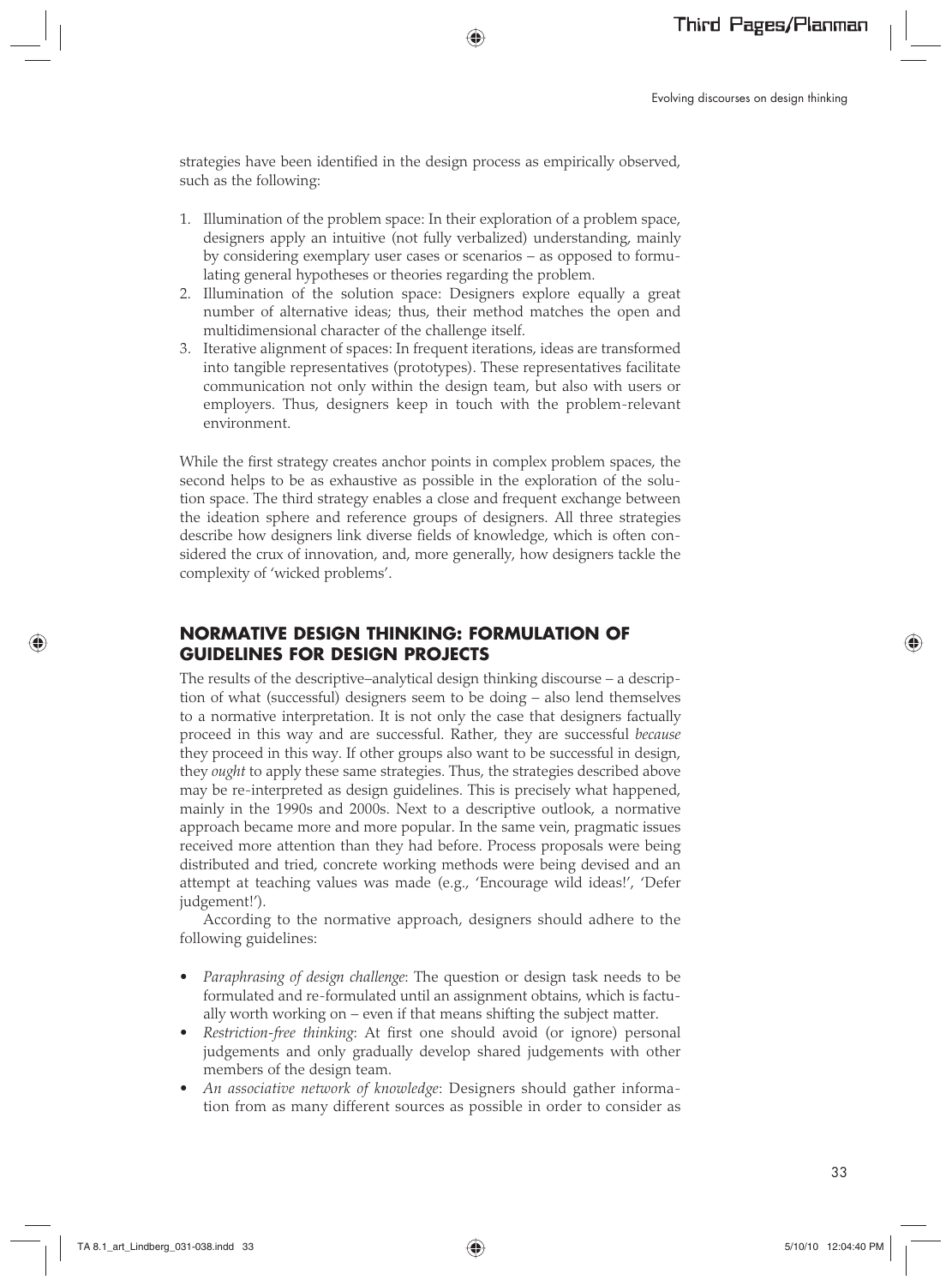many aspects as possible, and arrange their knowledge in an associative network.

- Explorative generation of ideas: Through a playful combination of personal experiences and project-related knowledge, ideas should be generated and refined until they adapt to the section of the world for which they are intended.
- *Multiple idea representations: Ideas should be translated into different pro*totypes (e.g., visualization, mock-ups, models).
- *Conscious selection of solution paths*: Teams should use systematic and intuitive techniques to decide which issue will be pursued next, passing through two stages: (i) broad orientation and (ii) focusing on concrete aspects (of both the problem and its potential solutions).
- Complementary team members: Teams should be composed of members with diverse backgrounds and talents.

These strategies have been worked out in the descriptive–analytical tradition: they have been identified in factual design processes – except for the last point. The last point, rather, is an 'invention' of normative design theory, the idea being that no one individual alone knows all that there is to know (Brown, 2008). Rather, people have different talents; they know different things and are capable of doing different things. Thus, teams should be arranged in such a way that the members complement one another in terms of their academic training and talents. The diversity of talent and knowledge should be maximized or, more generally, teams should be able to move freely in a maximized domain of competence (Mittelstraß, 1987).

Maximized competence as a result of complementary team members has been promoted by the design agency IDEO, which was in many ways rooted in the activities of Stanford University's d-School. IDEO developed and commercialized their design thinking approach with great success. Indeed, they were so successful in applying their approach anywhere and everywhere that the concept of 'design thinking' has turned into an almost fashionable notion; the clarity of its meaning threatens to decrease as its range of application is steadily being increased. In fact, while IDEO still works in the domain of design proper, the concept of 'design thinking' has being exported into most heterogeneous fields by other advocates of the normative approach. For example, Charles Owen (2006) suggested 'design thinking' as a tool that helps to develop workable strategies in the fields of politics and management. David Dunne and Roger Martin (2006) introduced 'design thinking' as a complementary paradigm for MBA education. The *d-schools* at Stanford and Potsdam pursue a similar objective, as they offer training in design thinking to nondesigners in particular (Noweski et al., 2009; Plattner et al., 2009).

This development is strongly connected to a dual trend in modern sciences. On the one hand, specialization is brought to an extreme; people excel in ever more minute fields of expertise. On the other hand, our interest in a 'big picture' endures. Given the increasing focus on details, mono-disciplinary work is less and less capable of meeting that demand. Thus, more and more multidisciplinary networks, cooperations or clusters are formed to overcome the split-ups. Yet, the attempt to break a domain down into distinct little building blocks (each of which may be handled by another expert for that particular piece) and to arrive at a consistent 'big picture' by adding up their individual results fails more often than not. In part, the problem seems to be that there is no investigation without rationale that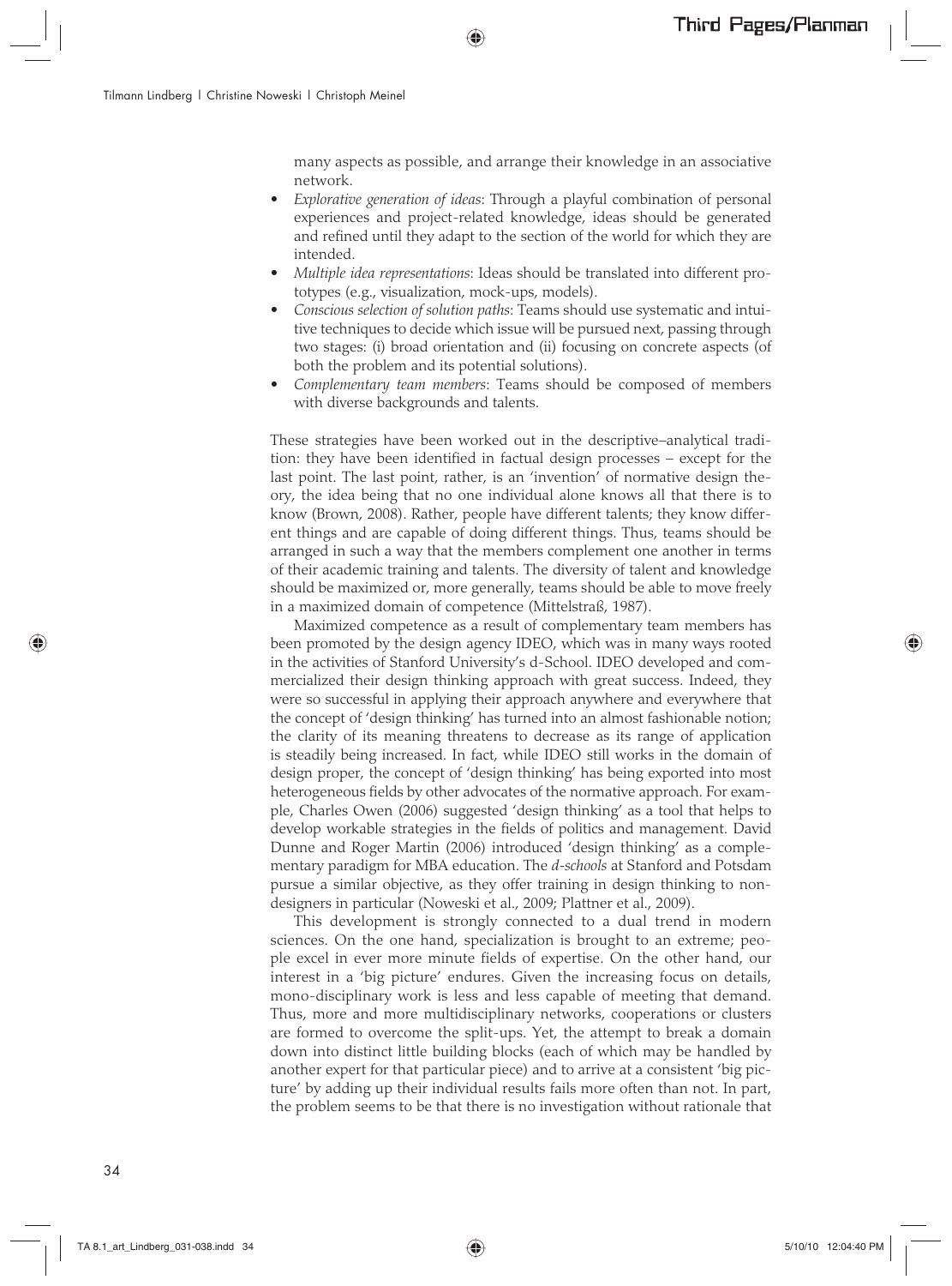lacks a 'conceptual grid' according to which data are gathered and organized. Rationales, in turn, differ between disciplines, yielding incommensurable results. (For example, a physicist may consider a book and a bottle as equal insofar as their masses are equal. To a literary critic, books and bottles are completely different things, but two books may be equal despite one being a heavy hardcover and the other one a light paperback.) In multidisciplinary work, the plurality of professional perspectives alone obviously does not guarantee a coherent 'big picture' at the end. Rather, there is the danger of ending up with a huddle of distinct results. Some form of overarching communication is needed that helps team members in multi-professional projects to develop a mutual understanding in order to integrate what would otherwise remain splinters of knowledge.

#### **DISCUSSION: DESIGN THINKING AS A META-DISCIPLINARY CONCEPT**

Design thinking allows multi-professional teams to develop a mutual understanding due to its strong emphasis on team-based learning regarding both the problem and its potential solutions. It helps to extend mono-disciplinary rationales by offering a flexible *meta*-rationale, which counters the restriction of admissible questions or analytical schemes typical of mono-disciplinary thinking. Accordingly, the kinds of results that obtain at the end are not (or are less) predetermined by the academic training of the team members. Monodisciplinary, pre-established rationales are being replaced with strategies that help to develop a common ground of knowledge and agreement between disciplines. Thus, design thinking helps team members to momentarily disregard the 'drawers' in which they have internalized in their academic training – until a problem has been defined precisely enough for professional rationales and expert knowledge to be suitably applied.

Design thinking understood as a meta-disciplinary methodology loosens the link to design as a profession. Although design thinking was at first only explored and developed in connection with professional designers, strategies have been identified that are relevant to all disciplines and professions. As designers frequently have to handle gateways among different fields (e.g., they take an interest in the needs of people/users like social scientists but have to consider technical issues such as those for engineers), they have obviously developed certain policies to successfully merge differing professional outlooks. In the same vein, designers are capable of handling wicked problems. The strategies they apply may be transferred to many fields beyond design proper to help tackle wicked problems there. Thus, design thinking turns out to deliver a valuable methodology for interdisciplinary creative work as it specifically complements mono-disciplinary thinking. However, the particular exigencies of using design thinking as an overarching meta-disciplinary outlook have yet to be explored and investigated.

#### **REFERENCES**

Brown, T. (2008), 'Design thinking', in *Harvard Business Review*, June, pp. 84–92. Buchanan, R. (1995), 'Wicked problems in design thinking', in V. Margolin, R. Buchanan (eds), *The Idea of Design*, Cambridge, MA (The MIT Press).

Cross, N. (1982), 'Designerly ways of knowing', in *Design Studies*, 3:4, pp. 221–227.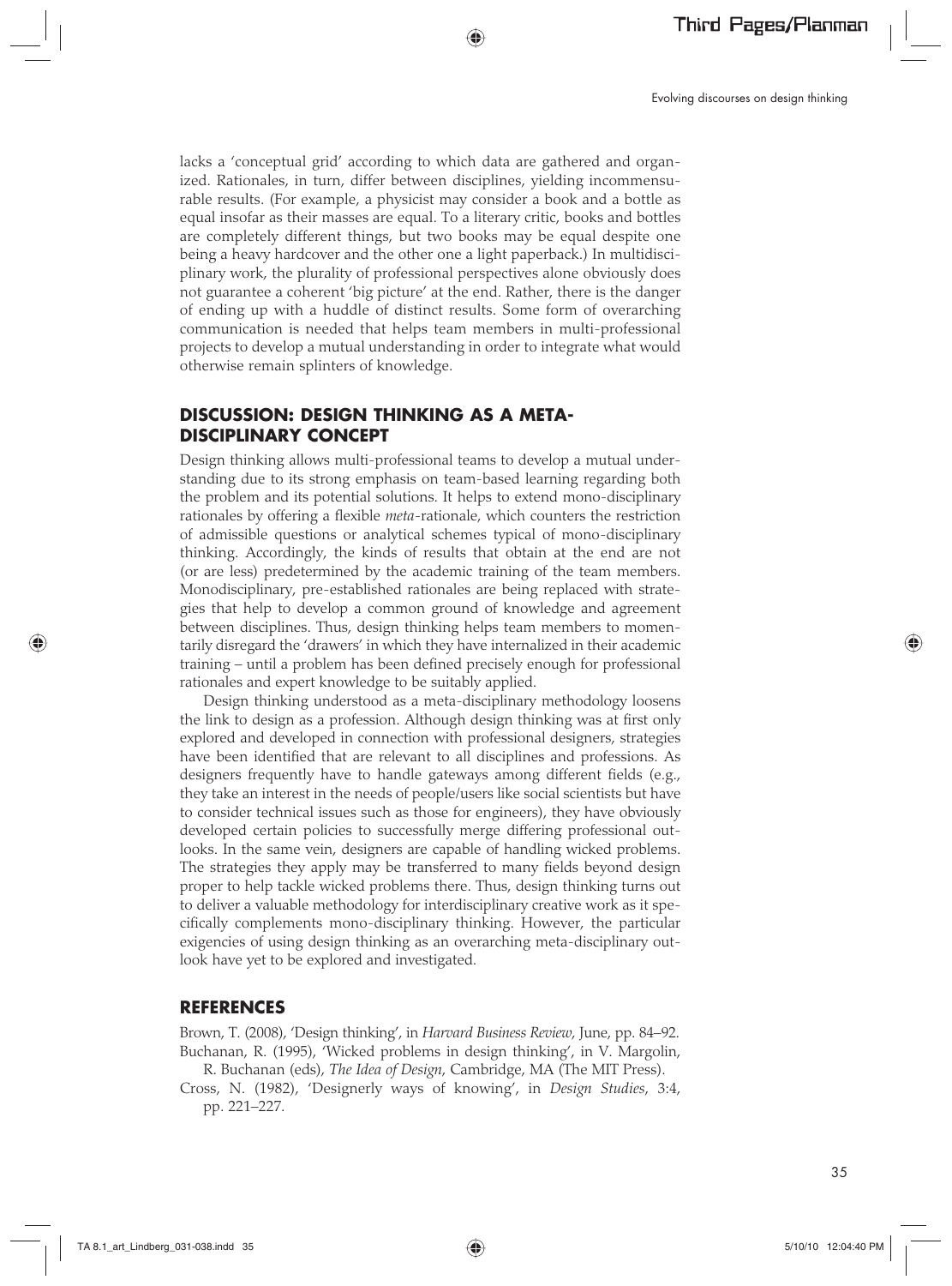- Cross, N. (2001), 'Achieving pleasure from purpose the methods of Kenneth Grange, product designer', in *The Design Journal*, 2001, 4:1, pp. 48–58.
- Cross, N. (2007), 'From a design science to a design discipline: understanding designerly ways of knowing and thinking', in R. Michel *Design Research Now – Essays and Selected Projects*. Basel (Birkhäuser), pp. 41–54.
- Dunne, D. and Martin, R. (2006), 'Design thinking and how it will change management education: an interview and discussion', in *Academy of Management Learning and Education*, 5:4, pp. 512–523.
- Grots, A. and Pratschke, M. (2009), 'Design thinking Kreativität als Methode', *Marketing Review St.Gallen*, 2, pp. 18–23.
- Lawson, B. (2006), *How Designers Think*, 4th ed., Oxford (Architectural Press).
- Mittelstraß, J. (1987), 'Die Stunde der Interdisziplinarität', in J. Kocka (ed.), *Interdisziplinarität. Praxis-Herausforderung-Ideologie*, Frankfurt a.M. (Suhrkamp), pp. 152–158.
- Nagai, Y. and Noguchi, I. (2003), 'An experimental study on the design thinking process started from difficult keywords: modelling the thinking process of creative design', *Journal of Engineering Design*, 14:4, pp. 429–437.
- Noweski, C., Böckmann, O. and Meinel, C. (2009), 'Comprehensive design thinking solution for urban grocery shopping', *Proceedings of the International Conference on Engineering Design*, Stanford University, Stanford (forthcoming).
- Meier, C. (2001): *Designtheorie Beiträge zu einer Disziplin*, Frankfurt a.M. (Anabas).
- Owen, C. (2006), 'Design thinking notes on its nature and use', in *Design Research Quarterly*, 1:2, pp. 16–27.
- Papantonopoulos, S. (2004), 'How system designers think: a study of design thinking in human factors engineering', in *Ergonomics*, 47:14, pp. 1528–1548.
- Plattner, Hasso, Meinel, Christoph and Weinberg, Ulrich (2009), *Design Thinking*, München (Mi-Verlag).
- Rittel, H. W. J. (1972), 'On the planning crisis systems analysis of the first and second generation', in *Bedrifsøkonomen*, 8, pp. 390–396.
- Rowe, P. G. (1987), *Design Thinking*, Cambridge (MA), London (The MIT Press).

#### **SUGGESTED CITATION**

Lindberg, T., Noweski, C. and Meinel, C. (2010), 'Evolving discourses on design thinking: how design cognition inspires meta-disciplinary creative collaboration', *Technoetic Arts: A Journal of Speculative Research* 8: 1, pp. 31–37, doi: 10.1386/tear.8.1.31/1

#### **CONTRIBUTOR DETAILS**

Tilmann Lindberg participates as a Ph.D. student in the HPI-Stanford Design Thinking Research Program and works as a research assistant to the Chair for Organization and Human Resource Management at the University of Potsdam. He received a degree in Business Administration (Dipl.-Kfm.) from the University of Potsdam (Germany) and a degree in Music (MA) from the University of Sussex (UK). He has been conducting an empirical research project on organizational creativity and design thinking in the IT industry.

Contact: Hasso-Plattner-Institut für Softwaresystemtechnik GmbH, Potsdam, Prof-Dr-Helmert-Str. 2–3, 14482 Potsdam, Germany. E-mail: tilmann.lindberg@hpi.uni-potsdam.de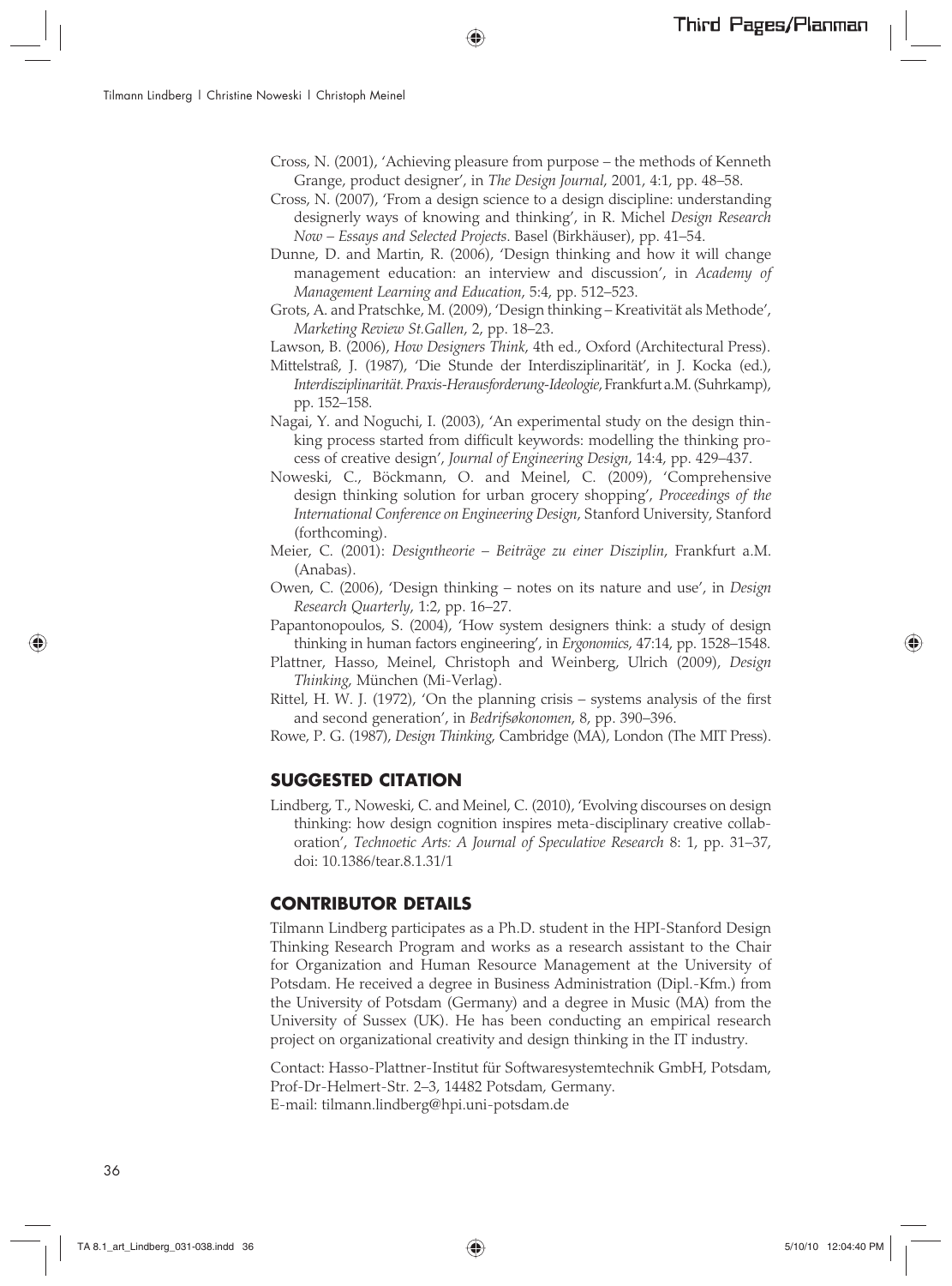Christine Noweski studied Political Science in Potsdam (Germany) and Bangalore (India) before she took part in the Design Thinking course at HPI School of Design Thinking at Potsdam. Currently, she is participating in the HPI-Stanford Design Thinking Research Program as a Ph.D. student. Her research interests are norms and values in work life, especially in teams. As part of her research project, she is conducting team experiments in cooperation with Stanford University and Helsinki University of Technology.

Contact: Hasso-Plattner-Institut für Softwaresystemtechnik GmbH, Potsdam, Prof-Dr-Helmert-Str. 2–3, 14482 Potsdam, Germany. E-mail: christine.noweski@hpi.uni-potsdam.de

Prof. Dr. Christoph Meinel is CEO and President of Hasso Plattner Institute for IT-Systems Engineering (HPI) and Professor of Internet Technologies and Systems at the University of Potsdam. He is also a visiting professor at the School of Computer Science of the Technical University of Beijing and at the Luxembourg Institute of Advanced Studies in Information Technology at the University of Luxembourg. Under his leadership, the HPI School of Design Thinking opened in 2007. Since 2008, he is co-program director of the HPI-Stanford Design Thinking Research Program. Also, he is author and co-author of eight books, one about Design Thinking. A mathematician by training, Christoph Meinel received his graduate degree, doctorate, and postdoctoral degree (Habilitation) from Humboldt University in Berlin, Germany.

Contact: Hasso-Plattner-Institut für Softwaresystemtechnik GmbH, Potsdam, Prof-Dr-Helmert-Str. 2–3, 14482 Potsdam, Germany. E-mail: christoph.meinel@hpi.uni-potsdam.de URL: http://www.hpi.uni-potsdam.de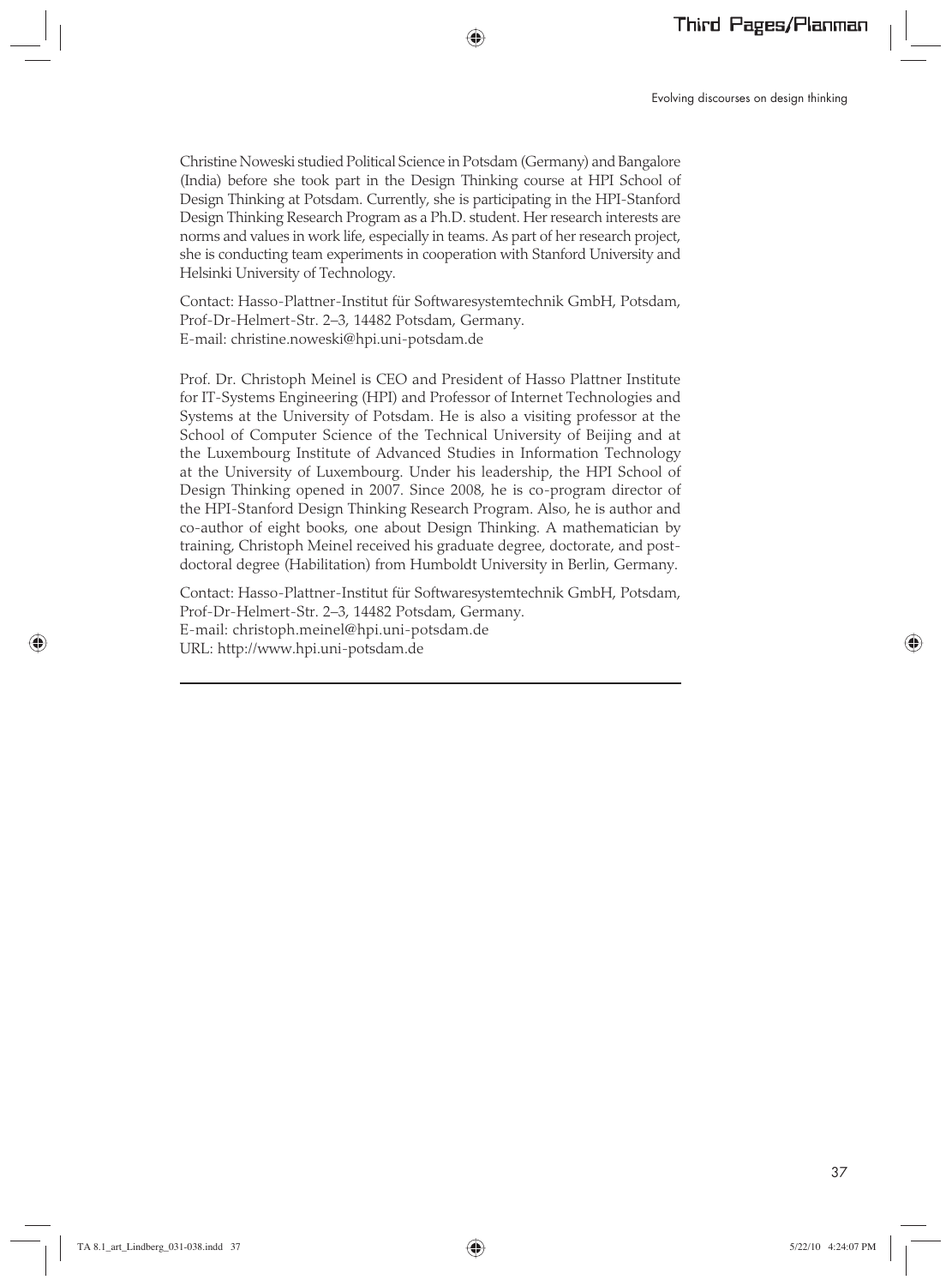



**Editors** Shaun Murray University of Plymouth

Neil Spiller University College London

# Design Ecologies

ISSN 2043-068X | Online ISSN 2043-0698 2 issues per volume | Volume 1, 2011

Human communication and ecological accountability are inextricably linked in architectural design: the current global ecological crisis underscores this fundamental connection. The communication from architect to participant or environment is not at all straightforward.

Design Ecologies describes a burgeoning field that promotes ecological transitions within local and global contexts. It has the potential to become a far-reaching awareness that bonds a community that crosses over into and out of architecture, environment, interaction, urbanism, performing arts and communication.

Through original design exploration ranging in scale, the journal will proffer a critical vision towards the built environment. These conceptions challenge the everyday emerging practices of architectural design by offering a transdisciplinary framework for design production.

Please contact the editors for submission guidelines on: info@eniatype.com.

# **afflue of the lack of the observer of the intellectbooks.com**